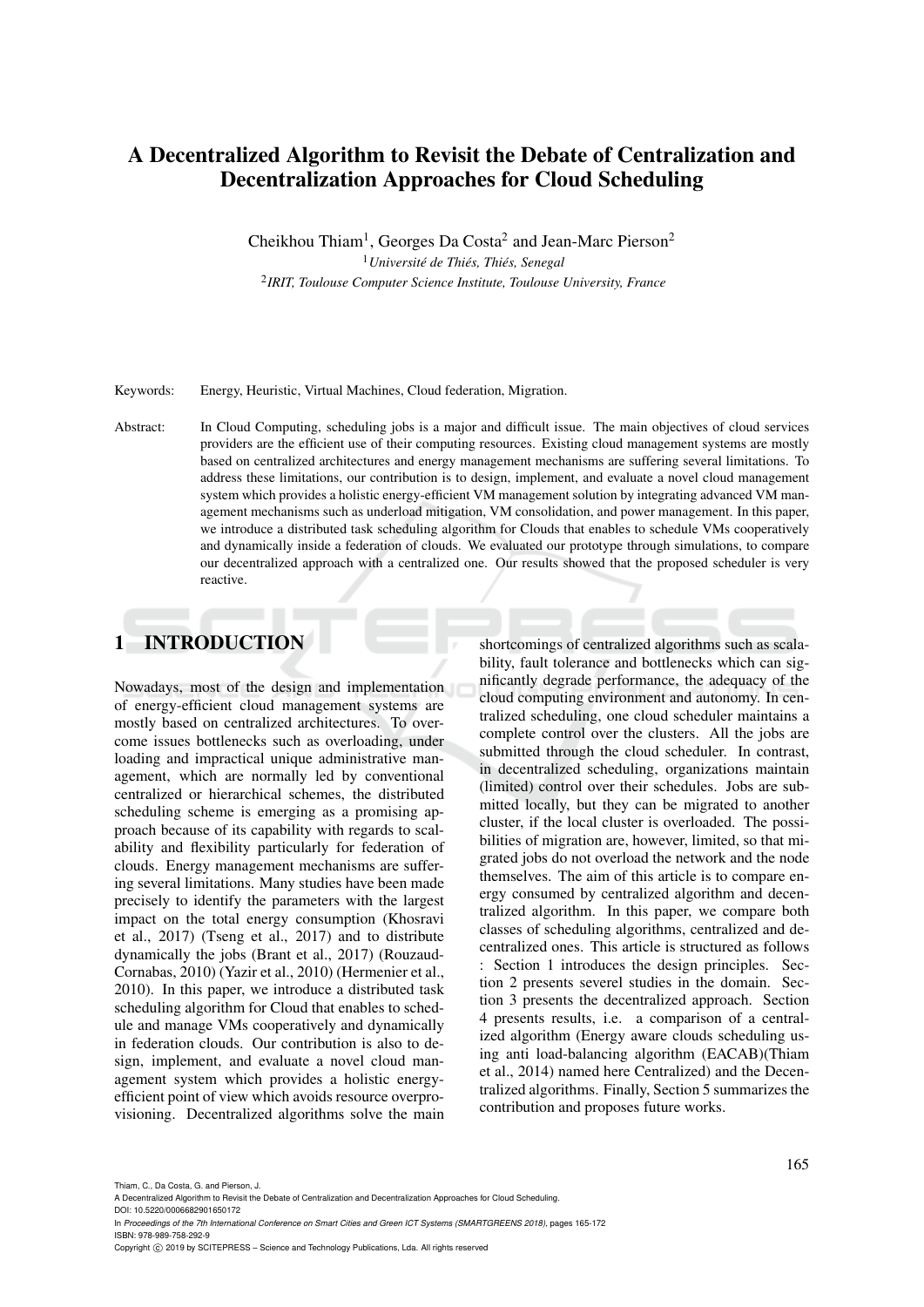## 2 RELATED WORK

The decentralized meta-scheduling scheme allows each cluster to own a meta-scheduler that receives job submissions originated by local users, and to assign such jobs to the local resource management system, i.e., local scheduler. Besides the issue of efficiency and overhead, the Decentralized algorithm scheme brings better scalability, compared to other scheduling schemes. Distributed VM consolidation algorithms enable the natural scaling of the system when new nodes are added, which is essential for large-scale Cloud providers (Pattanaik, 2016). Another benefit of distributing VM consolidation algorithms is the improved fault tolerance by eliminating single points of failure: even if a server or controller node fails, it would not render the whole system inoperable. The dynamic scheduling of a large number of VMs as part of a large distributed infrastructure is subject to important and hard scalability problems that become even worse when VM image transfers have to be managed. Consequently, most current algorithm schedule VMs statically using a centralized control strategy. An analysis of virtual infrastructure managers (VIMs) reveals that most of them still schedule VMs in a static manner. Indeed, the advanced solutions that promote the implementation of dynamic VM scheduling (Khosravi et al., 2017) are subject to strong limitations regarding scalability, reactivity, and fault-tolerance aspects. The choice of a single master node leads to several problems. First, during the computation and the application of a schedule, this manager does not enforce QoS properties anymore, and thus cannot react quickly to QoS violations. Second, because the manipulation of VMs is costly, the time needed to apply a new schedule is particularly important: the longer the reconfiguration process, the higher the risk that the schedule may be outdated, due to the workload fluctuations, when it is eventually applied. Finally, a single master node can lead to well-known fault-tolerance issues or a node can be overloaded; a subgroup of VMs may be temporarily isolated from the master node in case of a network disconnection; QoS properties may not be ensured any more if the master node crashes. Some nodes could be overloaded which increases the energy consumed. Even if a better design of the master can help to separate each phase in order to resolve some of these issues (a multi-threaded model, for instance, can help to track workload changes so that a scheduling process can be stopped if needed), a centralized approach will always be subject to scalability, reactivity, and fault-tolerance issues. In this paper, we investigate whether a more decentralized algorithm approach can tackle the aforementioned lim-

itations. Indeed, scheduling takes less time if the work is distributed among several nodes, and the failure of a node does not impede scheduling strongly any more. Several proposals have been made precisely to distribute dynamic VM management (Yin et al., 2016) (Yang et al., 2016) (Feller et al., 2010) (Yazir et al., 2010). However, the resulting prototypes are still partially centralized. Firstly, at least one node has access to a global view of the system. Secondly, several virtual infrastructure managers (VIMs) consider all nodes for scheduling, which limits scalability. Thirdly, several VIMs still rely on service nodes, potential single points of failure. (Quesnel and Lebre, ` 2011) introduces distributed VM scheduler (DVMS), a VIM that schedules and manages VMs cooperatively and dynamically in distributed systems. Author designed it to be nonpredictive and event-driven, to work with partial views of the system, without any potential single points of failure. Our VIM thus has the same characteristics and is more reactive, more scalable, and more tolerant to nodes crashes or network disconnections. Kang and Choo (Kang and Choo, 2016) introduced an Inter Cloud Manager (ICM) job dispatching decentralized algorithm which operates well in large scale environments. Authors in (Mehrsai et al., 2017) propose a hybrid algorithm which is a coalition between both techniques (hybrid centralized and decentralized). The proposed approach can effectively adhere to strict QoS requirements, as well as handle multi-core CPU architectures, heterogeneous infrastructure and heterogeneous VMs.

# 3 A DECENTRALIZED TASK SCHEDULING ALGORITHM FOR CLOUD

The algorithm uses a multi-phase decentralized algorithm scheduling solution. It is comprised of a migration phase, a job submission phase responsible for job dissemination, as well as the dynamic scheduling phase responsible for iterative scheduling improvement. Furthermore, the decentralized algorithm is a collection of implementation independent interfaces and heuristics, which are used to facilitate job scheduling across distributed nodes.

#### 3.1 Algorithm Statements

There are in total N sites and in each site a set *H<sup>i</sup>* of *nH<sup>i</sup>* nodes distributed in a cloud data center system with the same start time U.  $H_{i,j}$  is the node j in site i. Each time when one node (initiator) attempts to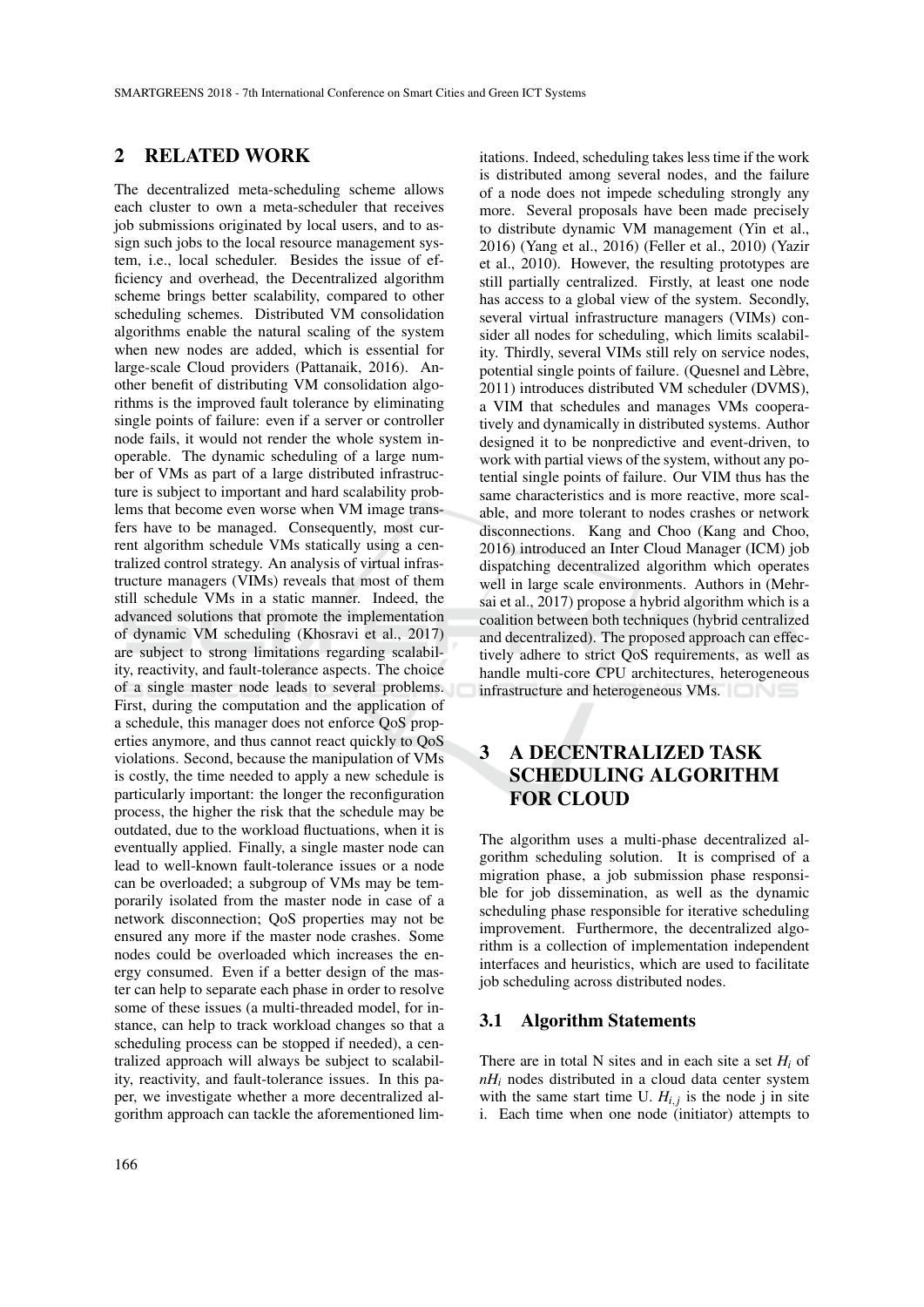(re)assign a task to another node (or the same node) for execution, the initiator is called the requester node, and the node receiving such a request is called the responder node. Each task  $VM_{i,j,k}$  i  $\in [1,2,...,N]$  and  $j \in [1, 2, ..., nH_i]$  is sent from node  $H_{i,j}$ . The decentralized algorithm is comprised of two phases, namely the job submission phase and the dynamic scheduling phase, which work together to ensure both a quick job distribution and an optimized rescheduling effect.

- Job submission phase. This phase is the first phase of the algorithm. Each time a node j, receives a  $VM_{i,j,k}$  submitted by its local user, node j behaves as a requester node  $H_{i,j}^{req}$  and generates a request message  $VM_{i,j,k}^{req}$  for  $VM_{i,j,k}$ . VM characteristic information including estimated execution time  $D_{i, j,k}$  and requested amount of Processor Elements (PEs)  $VM_{i,j,k}^{pe}$  will be appended to the generated request message. Afterwards, request message  $VM_{i,j,k}^{req}$  is replicated and disseminated to each of the discovered remote nodes asking for the job delegation possibilities. All nodes receiving the job delegation request message  $VM_{i,j,k}^{req}$ , including the requester node j itself, are considered as responder nodes. Each responder node *H rep*  $\int_{i',j'}^{i' \neq p}$  needs to send an accept message  $VM_{i,j,k}^{ack}$  whether the node j' is able and willing to execute the received  $VM_{i,j,k}$ . A  $VM_{i,j,k}^{req}$  takes various factors, such as the current state of the node which allows it to execute the VM using the most efficient amount of energy relative to other nodes. If yes, each candidate, considered as responder node, computes an estimated completion time according to its current scheduling, mainly the energy consumed and resource status and delivers the information by means of an accept message  $VM_{i,j,k}^{ack}$ . In addition, the estimated response time and the estimated energy consumed if  $VM_{i,j,k}$  is executed by node j' in site i' are also appended to the generated accept message, which can be utilized by the requester node for responder node evaluation and selection. Each time a request message  $VM_{i,j,k}^{req}$  is generated by the requester node and disseminated to contactable remote nodes, the requester node waits and collects all received *VMack i*, *j*,*k* , generates an assign message *VM*<sup>ass</sup><sub>*i*</sub>,*j*,*k*</sub> and send it to a proper remote node  $H_{i',j'}^{ass}$ (assignee node) to which the  $VM_{i,j,k}$  is delegated. An arbitrary node j in site i, due to the effect of the job submission phase, has received a set of jobs from either local users' submissions or remote nodes' delegations. A rescheduling process helps this approach to adapt to the changes of both underlying resources and arriving jobs.
- Dynamic scheduling phase. This phase solves some problems related to the ever changing data center infrastructure during VM submission phase. It allows for example a redistribution algorithm for a VM that is in a long tail and thus a node can not be executed instantly. Suppose the arbitrary node  $H_{i,i}$  finds that many customers applications (VMs) wait to be served, such selected customers will be sent to others nodes (rescheduling) to improve their own VM makespans and the overall resource utilization, therefore reducing the energy consumed of the overall cloud data center. The number of to-reschedule VMs is computed by considering the status of node  $H_{i,j}$  itself, such as the length of local waiting customers and current node overhead. Afterwards, the algorithm finds a set of contactable remote nodes for VM rescheduling and re-allocation.  $H_{i,j}$  sends an inform message  $VM_{i,j,k}^{info}$  for each to-schedule  $VM_{i,i,k}$ , and disseminates those inform messages to all remote nodes discovered for negotiating VM rescheduling possibilities. Each generated message  $VM_{i,j,k}^{info}$ , contains firstly the same information as the aforementioned request message, including estimated execution time  $D_{i,j,k}$ , requested amount of PEs  $VM_{i,j,k}^{pe}$ , and job characteristic profile. Furthermore, each inform message also includes the already made schedule for  $VM_{i,j,k}$ , on the current node  $H_{i,j}$ , i.e., the estimated VM finish time and the estimated energy consumed, which will be used for offer comparison by the contacted remote nodes later. It is noteworthy that the algorithm can be triggered by customized events as well depending on each node local setting. The selection of the node that will receive the task is the same as during the submission phase except that the initiator is no longer a candidate node.

### 3.2 Scenario

Assuming that a cloud is comprised of interconnected nodes  $H_{i,j}$ ,  $i \in [1,2,...,N]$  and  $j \in [1,2,...,nH_i]$ ,  $VM_{i,j,k}$  is submitted to node  $H_{i,j}$ . The Decentralized algorithm then leads to the following phases and steps for job assignment and dynamic scheduling. When a new VM arrives there is a VM submission phase.

- VM Submission Phase.
	- $-$  Step 1 :  $VM_{i,j,k}$  is submitted to node  $H_{i,j}^{req}$  together with its characteristic data.
	- $-$  Step 2 : The initiator node  $H_{i,j}^{req}$  generates a request message according to the retrieved execution requirement from  $VM_{i,j,k}$ , and broadcasts such a message to the cloud by the em-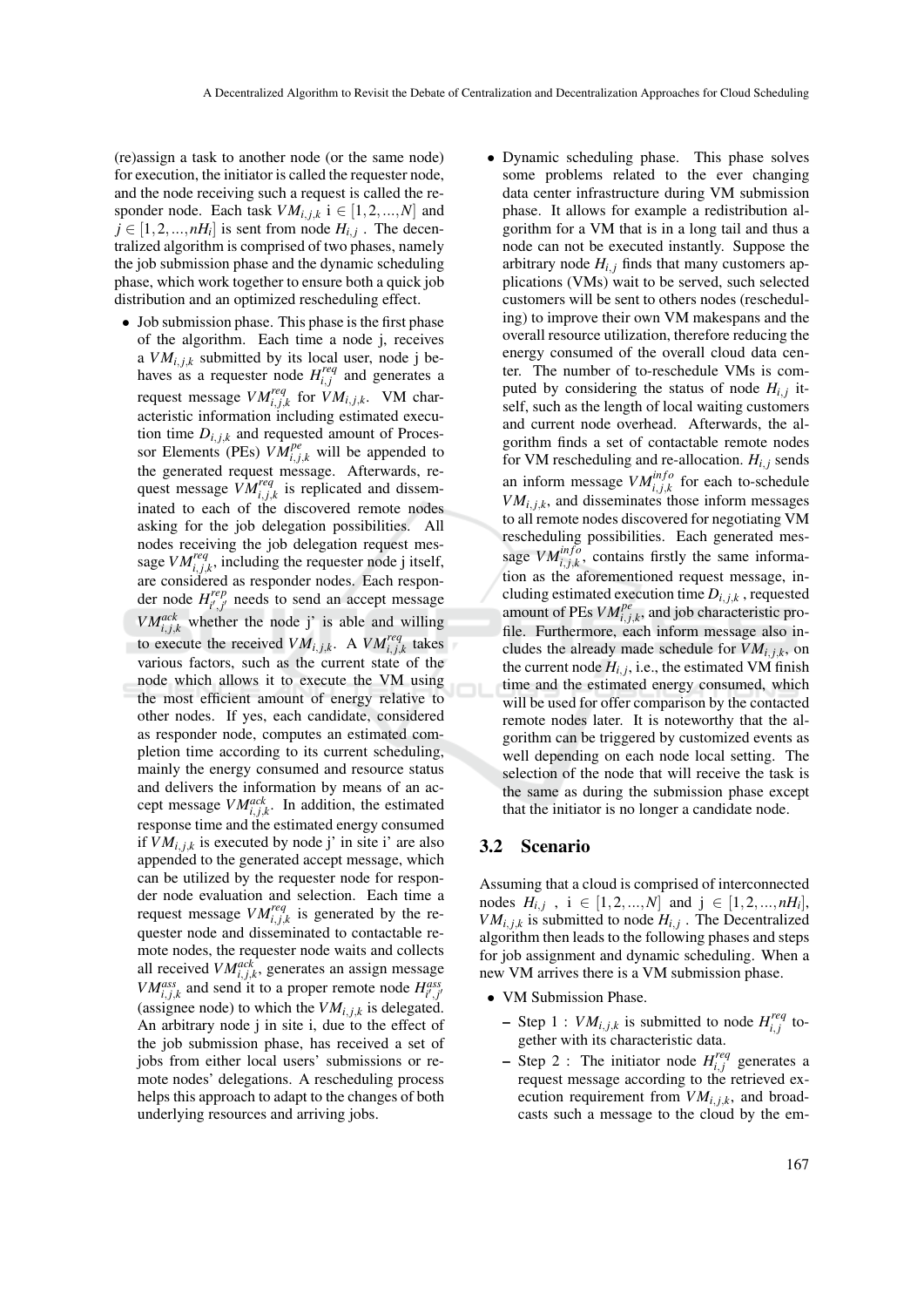ployed lightweight decentralized algorithm information system.

- $-$  Step 3 : The initiator node  $H_{i,j}^{req}$  then waits for some time to receive returned accept messages from other nodes of the data center.
- Step 4 : Nodes receiving the broadcast request message check if the required VM profile can be matched by the local resources.
- Step 5 : If yes, each candidate node computes an estimated VM response time according to its current scheduling, their loads (load increases while staying between the under-loaded threshold and the over-loaded threshold) and resource status, and sends the information back to the initiator node  $H_{i,j}^{req}$  by means of an accept message.
- $-$  Step 6 : The initiator node  $H_{i,j}^{req}$  evaluates received accept messages and selects the candidate node which fulfilled requirements and minimize the energy consumption. The selected node, referred to the assignee node, is assigned the VM by means of an assign message. A node  $H_{i',j'}^{ass}$  is selected as the candidate node for  $VM_{i,j,k}$  delegation.

Regularly the system tries to schedule the waiting VM.

- Dynamic Scheduling Phase.
- $-$  Step 7 : The assignee node  $H_{i',j'}^{ass}$  takes the assigned  $VM_{i,j,k}$  and puts it into its local list of VMs.
	- $-$  Step 8 : The assignee node  $H_{i',j'}^{ass}$  periodically picks jobs from its local list of VMs, which have a long enough waiting time and have not been selected recently. Afterward, for each selected VM, the assignee node  $H_{i',j'}^{ass}$  generates an inform message, which contains both VM estimated completion time and energy estimated for VM execution. In our case,  $VM_{i,j,k}$  is selected with an assumed long waiting time.
- Step 9 : The inform message of  $VM_{i,j,k}$  is sent over the network using a low-overhead walking protocol (the walk starts at an initial node and at each step selects randomly a minimum number of neighbors).
- Step 10 : Nodes receiving the aforementioned inform message check if the local resource and scheduling status could match the requirement of  $VM_{i,i,k}$ ; furthermore, they also need to check whether the estimated VM response time is short enough when compared to  $VM_{i,j,k}$  current response time upon the assignee node  $H_{i',j'}^{ass}$ .
- Step 11 : If the evaluation result from above step is positive, an accept message will be generated and delivered to the assignee node  $H_{i',j'}^{ass}$ .
- $-$  Step 12 : The assignee node  $H_{i',j'}^{ass}$  evaluates the received accept messages according to the promised VM response time. As a result, node  $\hat{H}^{re-ass}_{i',j'}$  is selected, and  $VM_{i,j,k}$  is re-assigned by means of an assign message.
- Step 13 : To enable tracking of VMs for the purpose of node crash tolerance, each VM reassignment is logged and notified to the initiator node  $H_{i,j}^{req}$ .
- Step 14 : To enable node weighting for future scheduling, VM completion status is sent back to the original assignee node  $H_{i',j'}^{ass}$  and initiator node  $H_{i,j}^{req}$ .

Regularly the scheduling restarts to optimize the metrics.

- Migration Phase. Two steps :
	- Step 1 : For a node  $H_{i,j}$ , if  $c_{i,j} > ε$  the node is considered as being overloaded (with  $c_{i,j}$  representing the load of the node j in cluster i); Node  $H_{i,j}$  requires migration of one or more of its VMs. The algorithm must determine what part of the current load should be sent to other nodes. The algorithm seeks, for all nodes in all sites, one or more nodes, whose charge  $\gamma < c_{i',j'} < \varepsilon$ , which can receive the VM to migrate. If such node is found, the execution of the VM is stopped at the source node  $H_{i,j}$  and continues at the destinations node. If the decentralized algorithm is to add one or more nodes, the algorithm must determine what part of the current load should be sent to the added nodes. Obviously, the load to be migrated should come from nodes undergoing excessive demand for resources.
	- Step 2 : if  $c_{i,j} < \gamma$  the node  $H_{i,j}$  is considered as being underloaded; Node *Hi*, *<sup>j</sup>* requires migration of its VMs. The algorithm seeks, for all nodes in all sites, one or more nodes whose charge  $\gamma < c_{i',j'} < ε$  which can receive the load to migrate. If such nodes is found, the execution of all VMs is stopped at the source node  $H_{i,j}$  and continues at the destinations node.

### 3.3 Algorithms

Our Energy Efficient Decentralized Scheduling for Cloud adopts the promised VM response time and the node load as main criterions to evaluate the nodes' capabilities. Participating nodes need to calculate their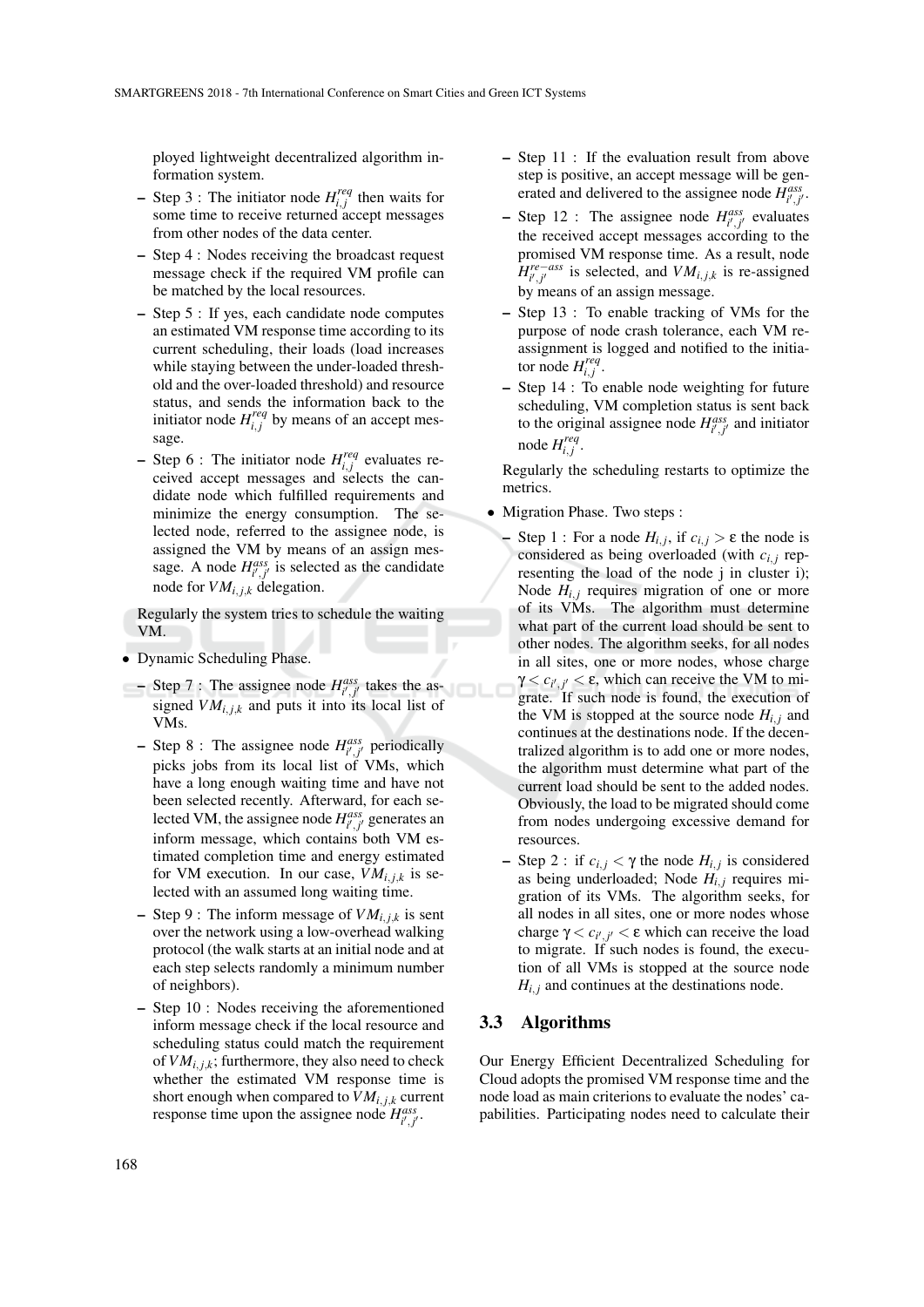actual load and estimated response time for a concerned VM and bid for the VM delegation using the calculated and promised VM response time. Each responder node computes an estimated completion time according to its current scheduling and resource status, calculates the necessary energy, and delivers the information by means of an accept message. In addition, the node load is also added to the generated message, which can be utilized by the requester node for responder node evaluation and selection. The selected node is the best candidate node based on several parameters, such as the promised time to complete, energy consumed, the node load between under-load threshold and over-load threshold, node weight due to historical interaction records, etc. Furthermore, during the execution of the VMs, all the time the system checks if there are underloaded or overloaded nodes. A self-healing is designed similar to the intelligent feedback loop, and supports not only scheduling but also re-scheduling activities. It enables Decentralized algorithm with self-healing capabilities to allow VMs that wait a long time in a node to be re-scheduled. The dynamic scheduling phase, but also the possibility to switch off or switch on nodes, and especially the cooperation between nodes help to maintain system efficiency. These properties of Decentralized algorithm constitute its self-healing system. Decentralized algorithm provides task scheduling strategy, which dynamically migrate VMs among computing nodes, transferring VMs from underloaded nodes to loaded but not overloaded nodes. It balances load of computing nodes as far as possible in order to reduce program running time. The Decentralized algorithm behaves globally as follows:

- If total VM load on the node j of site  $i > \varepsilon$ , node is over-loaded. Let ε be the over-load threshold.
- If total VM load on the node j of site  $i < \gamma$ , node is under-loaded. Let  $\gamma$  be the under-load threshold.

The algorithm is described in Algorithm 4. For the sake of simplicity, corner cases such as all nodes over-loaded are not included. Selection policies take into account migration cost. First the algorithm computes the current load  $c_{i,j}$  (line 6) of the host. Then it calls the CheckLoad procedure (see Algorithm 3) that will either migrate all VMs (if node is underloaded, in order to switch  $H_{i,j}$  off) or some VMs (if node is overloaded, so that it becomes again in normal mode). Then the algorithm checks if some VM are still waiting for execution. If so, it selects the one waiting for the longest period (see Algorithm 1) and migrate it to the first host where it can enter, hosts being sorted by their maximum power consumption *P max* .

Algorithm 1: Find VM with longest remaining waiting time: FindVmWait. **Input:**  $VM_{i,j}$  // set of VM of node j of site i **Output:**  $VM_{i,j,k}$  //  $VM_{i,j,k}$  in node j of site i

1: function FINDVMWAIT(*x*) 2: **for**  $VM_{i,j,k}$  in  $VM_{i,j}$  do 3:  $D = 0$ 4: **if**  $(D_{i,j,k}^W > D)$  then //  $D_{i,j,k}^W$  is the waiting time of VM k in node j of site i 5:  $D = D_{i,j,k}^W$ 6:  $k' = k$ 7: end if 8: end for 9: Return  $VM_{i,j,k'}$ 

10: end function

Algorithm 2: Find VM with longest remaining execution time: FindVmExec.

|    | <b>Input:</b> $VM_{i,j}$ //set of VM of node j of site i                    |
|----|-----------------------------------------------------------------------------|
|    | <b>Output:</b> $VM_{i,j,k}$ // $VM_{i,j,k}$ in node j of site i             |
|    | 1: function FINDVMEXEC( $VM_{i,j}$ )                                        |
| 2: | for $VM_{i,j,k}$ in $VM_{i,j}$ do                                           |
| 3: | $D=0$                                                                       |
| 4: | <b>if</b> $(D_{i,j,k}^{Exec} > D)$ then // $D_{i,j,k}^{Exec}$ is the execu- |
|    | tion time of VM k in node j of site i                                       |
| 5: | $D = D_{i,j,k}^{Exec}$                                                      |
| 6: | $k' = k$                                                                    |
| 7: | end if                                                                      |
| 8: | end for                                                                     |
| 9: | Return $VM_{i,j,k'}$                                                        |
|    | 10: end function                                                            |
|    |                                                                             |

The procedure CheckLoad() (described in Algorithm 3) is composed of two parts. In case of underload (line 4 to 10), it looks for potential destinations for all present VMs. When many potential destinations exist, the one with the minimum migration cost is selected. In case of overload, the algorithm repeatedly looks for the VM with maximum remaining execution time (see Algorithm 2), and migrates this VM to the first node that could host it (sorted by  $P^{max}$ ), until the load is under the overload threshold ε. In both cases, if no destination is found, the VM remains where it is (and the node remains either underloaded or overloaded).

### 3.4 Analysis of the Algorithm

The decentralized algorithm is inspired by the motivation of enabling cloud scheduling for the scope of the overall cloud, instead of each single node. In contrast to conventional cloud scheduling solutions, this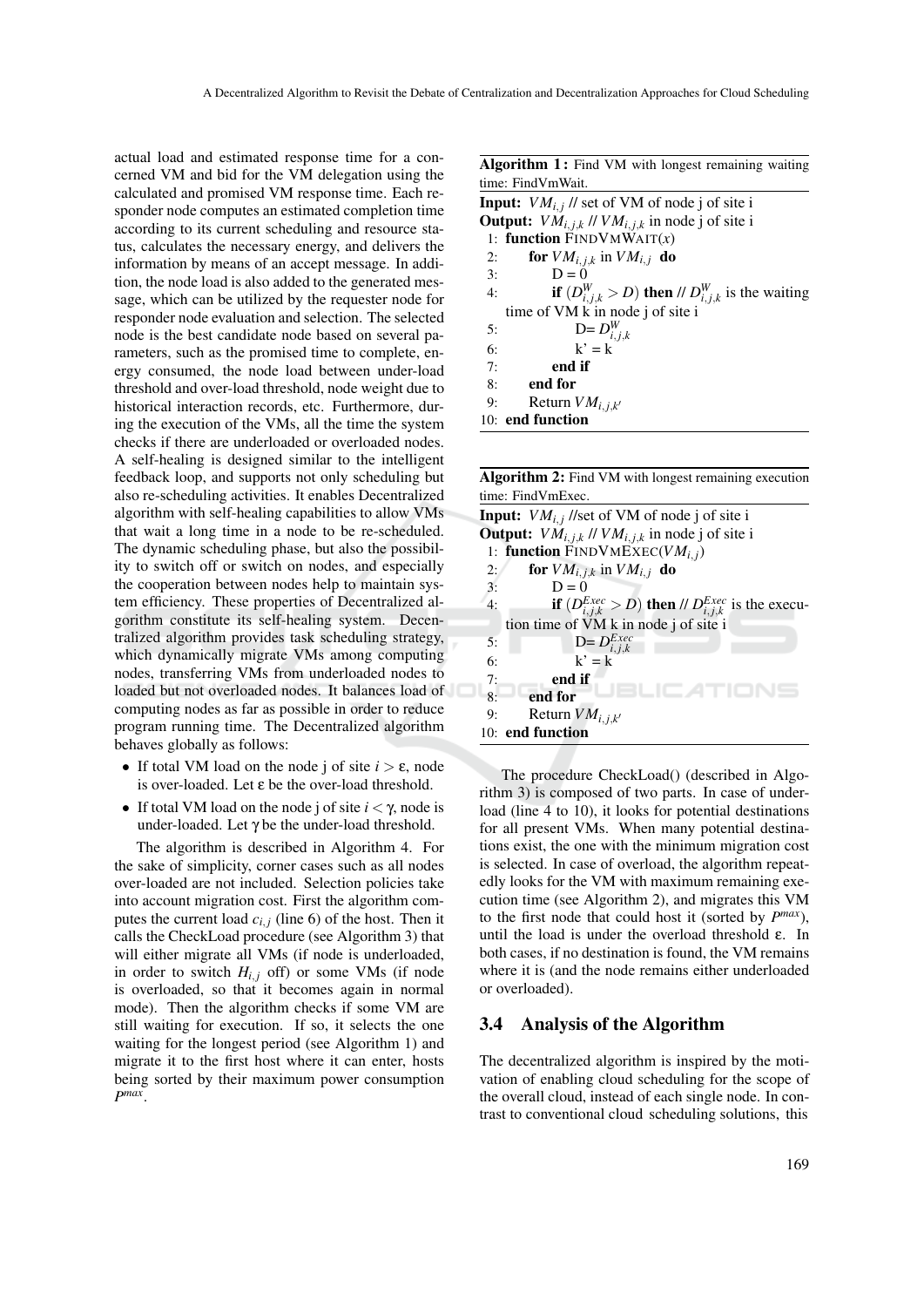Algorithm 3: Migration of VM based on sorted nodes.

1: procedure CHECKLOAD(*ci*, *<sup>j</sup>*) **Input:**  $H_{i,j}$  // the host running this procedure 2: set *Potential* =  $\emptyset$ 3: set  $H = \{H_{i',j'}/i' \in [1,2,...,N], j' \in [0,1]\}$  $[1, 2, ..., nH_i], i' \neq i, j' \neq j\}$ , sorted by  $P^{max}$ 4: **if**  $c_{i,j} < \gamma$  then 5: **for**  $(H_{i',j'}$  in H) do 6: **if**  $c_{i,j} + c_{i',j'} < \varepsilon$  then 7: Add  $H_{i',j'}$  to Potential 8: end if 9: end for 10: Migrate all VMs from  $H_{i,j}$  to the node in Potential with minimum migration cost 11: else 12: **while**  $(c_{i,j} > ε)$  do 13:  $VM_{i,j,k} = FindVMExec(VM_{i,j})$ 14:  $l_{i, j, k} = VM_{i, j, k}$  load 15: **for**  $(H_{i',j'}$  in H) do 16: **if**  $c_{i',j'} + l_{i,j,k} < ε$  **then** 17: Migrate  $VM_{i,j,k}$  from  $H_{i,j}$  to  $H_{i',j'}$ 18: end if 19: end for 20: end while  $21:$  end if 22: end procedure

### Algorithm 4: Decentralized scheduling.

**Input:**  $H_{i,j}$  // the host running this procedure 1: // *P min, minimum power* 2: // *P max, maximum power* 3: procedure DECENTRALIZEDSCHEDULING 4: for Regularly do 5: set  $H = \{H_{i',j'}/i' \in [1,2,...,N], j' \in [N] \}$  $[1, 2, ..., nH_i], i' \neq i, j' \neq j\}$ , sorted by *P<sup>max</sup>* 6: Compute  $c_{i,j}$  // it is the load of  $H_{i,j}$ 7: **CheckLoad** $(c_{i,j})$ <br>8: **if** (notempty *VM* 8: **if** (notempty  $\widehat{V}M_{i,j}^{wait}$ ) then 9:  $VM_{i,j,k} = \text{FindVMWait}(VM_{i,j}^{wait})$ 10:  $l_{i,j,k} = VM_{i,j,k}$  load 11: **for**  $H_{i',j'}$  in H do 12: **if**  $(c_{i',j'} + l_{i,j,k}) < ε$  then 13: Migrate  $VM_{i,j,k}$  from  $H_{i,j}$  to  $H_{i',j'}$ 14: end if 15: end for 16: end if 17: end for 18: end procedure

algorithm is designed to deliver relevant scheduling events, such as VM submission and scheduled information, to as many neighboring remote nodes as possible. Moreover, the algorithm enables the possibility of dynamic rescheduling in order to adapt to cloud data center characteristics such as instantaneity and volatility. Our decentralized algorithm also uses consolidation in order to minimize energy consumed. The algorithm is comprised of three phases, namely the VM submission phase, dynamic rescheduling phase and migration phase. The VM response time and the energy are used as critical criteria to evaluate the energy consumed, the performance of scheduling and rescheduling. The decentralized algorithm is able to work together with different kinds of local scheduling algorithms.

## 4 RESULTS

We run the simulation using a Grid5000 workload and measure the amount of energy consumed by the placement and the average execution times for both algorithms (i.e. centralized and Decentralized algorithm). To derive the actual energy savings, the amount of energy spent for VM placement was estimated by the formula defined below.

Nodes have two different power states : Switched on and switched off. While switched on, power consumption is linear in function of load between  $P_{i,j}^{min}$ and  $P_{i,j}^{max}$ .

We use the classical linear model of power consumption in function of load :

 $\forall i, j \ P_{i,j} = P_{i,j}^{min} + C_{i,j} (P_{i,j}^{max} \cdot P_{i,j}^{min})$ 

if node j is switched on,  $P_{i,j} = 0$  otherwise.

Therefore the total power consumption of the system is:

$$
\mathbf{P} = \sum_{i=1}^{N} \sum_{j=1}^{H} P_{i,j}
$$

To obtain energy consumed during a time slice, instantaneous power is integrated over time  $\int_{t_1}^{t_2} P(t) dt$ . Total energy is then obtained by summing all the energy of those time slices.

The final simulation results show the gain in energy and makespan does not depend on the numbers of jobs but mostly of the distribution of jobs between nodes. The final simulation results are depicted in table 1. The gain in energy and makespan don't depend on the number of jobs but mostly of the distribution of jobs between nodes.

Figure 1 demonstrates the number of migrations incurred by 4500 jobs. An obvious observation is that migrations are beneficial to save energy. The second phase is the dynamic scheduling phase. If at any time the tasks are finished and there are several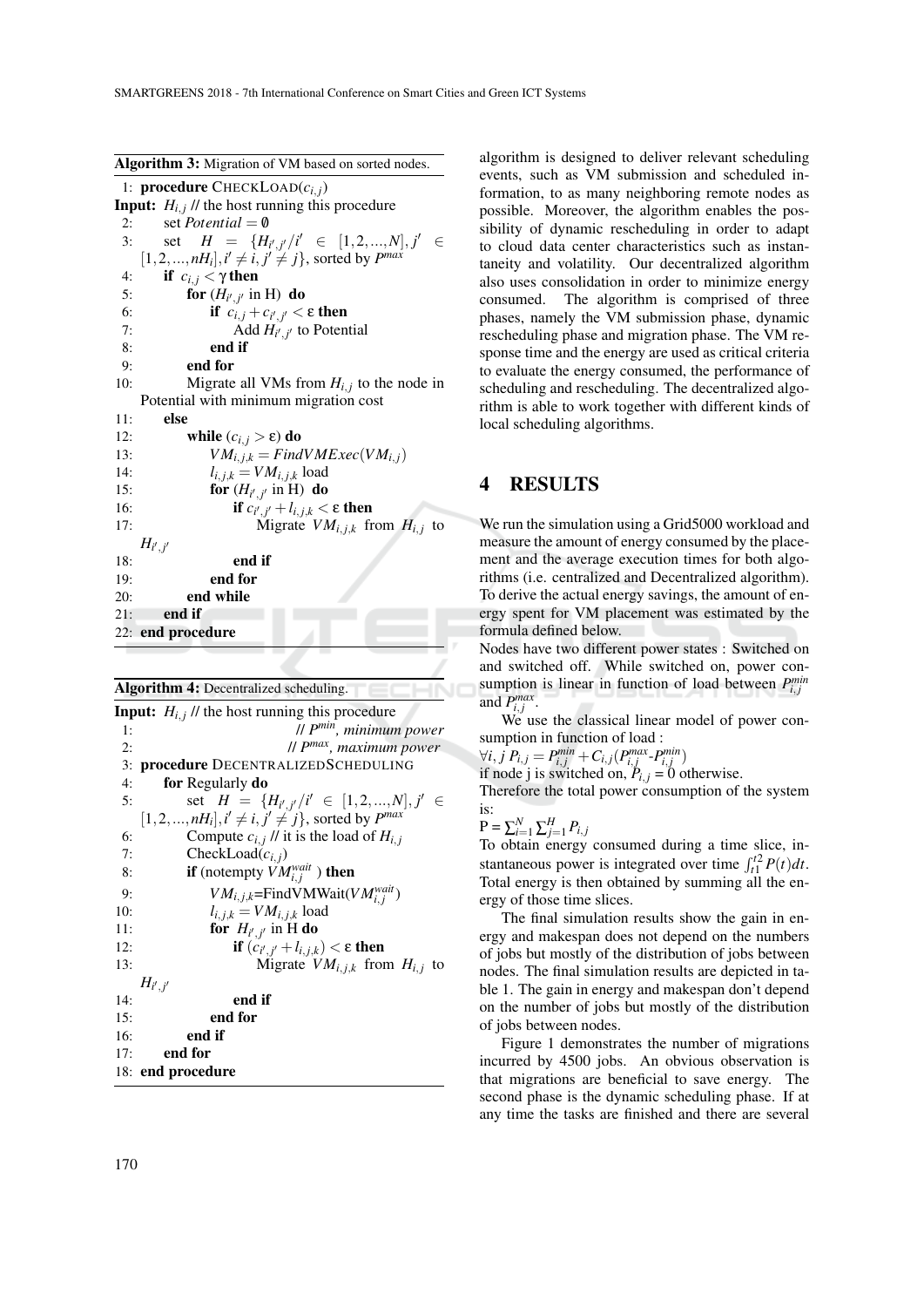|      |      |        | Job Approach Makespan Makespan | Makespan | Energy   | Energy | energy    |
|------|------|--------|--------------------------------|----------|----------|--------|-----------|
|      |      |        | gain                           | StDev    |          | gain   | StDev     |
| 500  | Cent | 48770  |                                | 6491     | 16358.5  |        | 10363419  |
|      | Dec  | 48984  | $-0.44$                        | 5574     | 16252.9  | 0.65   | 10475850  |
| 1000 | Cent | 102089 |                                | 40225    | 34473.4  |        | 56793603  |
|      | Dec  | 100859 | 1.20                           | 40676    | 31628.8  | 8.25   | 51366829  |
| 1500 | Cent | 117143 |                                | 24348    | 45480.4  |        | 104549039 |
|      | Dec  | 130734 | $-11.6$                        | 61778    | 47263.9  | $-3.9$ | 118552002 |
| 2000 | Cent | 153386 |                                | 51215    | 58819.5  |        | 154963019 |
|      | Dec  | 143047 | 6.74                           | 39176    | 63349.97 | 7.7    | 180703187 |
| 2500 | Cent | 143977 |                                | 37093    | 56716.3  |        | 129407887 |
|      | Dec  | 143541 | 0.3                            | 36334    | 56108.85 | 1.07   | 116130251 |
| 3000 | Cent | 250457 |                                | 237465   | 61635.4  |        | 167952610 |
|      | Dec  | 211032 | 15.72                          | 191168   | 56993.7  | 7.5    | 133578369 |
| 3500 | Cent | 235614 |                                | 215901   | 63370.7  |        | 164512761 |
|      | Dec  | 202696 | 13.97                          | 162140   | 55093.6  | 13.06  | 130973378 |
| 4000 | Cent | 221526 |                                | 192048   | 54071.2  |        | 116554623 |
|      | Dec  | 233452 | 5.38                           | 223754   | 60270.2  | 11.5   | 157261329 |
| 4500 | Cent | 241048 |                                | 222470   | 57983.4  |        | 131320566 |
|      | Dec  | 207189 | 14.05                          | 173065   | 59478.3  | 2.57   | 175986327 |

Table 1: Simulation results (StDev= standard deviation).

machines under loaded, they can be consolidated. This is not the case for algorithms which never calls into question the allocation once the jobs are running. The impact of migration, however, may not be large enough to dominate the total energy gain when the number of jobs is less than 300. We performed series of tests, comparing Centralized and Decentralized algorithm.

The Centralized algorithm (EACAB) (Thiam et al., 2014) works by associating a credit value with each node. The credit of a node depends on its affinity to its jobs, its current workload and its communication behavior. Energy savings are achieved by continuous consolidation of VMs according to current utilization of resources, virtual network topologies established between VMs and thermal state of computing nodes.

Generally, the Decentralized algorithm schedules slightly worse in terms of makespan than the Centralized algorithm.



Figure 1: Centralized (Cent) vs Decentralized (Dec) algorithms: Energy.

Typical results of experiments are presented in Figures 1, 2, 3 and 4. In Figure 1 it is easy to notice that energy consumed by the distributed algorithm is comparable to centralized strategy for low number of jobs. These poor results are caused by low number of migrations since majority of jobs can be exe-



Figure 2: Centralized (Cent) vs Decentralized (Dec) algorithms: Migration.



Figure 3: Centralized (Cent) vs Decentralized (Dec) algorithms: Maximum nodes switched on.



Figure 4: Centralized (Cent) vs Decentralized (Dec) algorithms: Makespan.

cuted without exceeding their due dates. This situation changes for higher loads when number of migrations is increased and the distributed algorithm outperforms the centralized in some case. We achieved similar results for centralized algorithm which use migration and anti load-balancing techniques. When a cluster load is below the under-loaded threshold, centralized and Decentralized algorithm are able to migrate jobs to more-loaded clusters and switch off under-loaded cluster. In this case, performance measures and energy depend strongly on the collaboration of less-loaded clusters. When their cooperation is too low the system as a whole starts to be inefficient, although the performance of the less-loaded clusters is not affected. Consequently, we consider that there must be some minimal cooperation that results from a cloud agreement. As in real systems the job stream changes, this minimal cooperation can be also inter